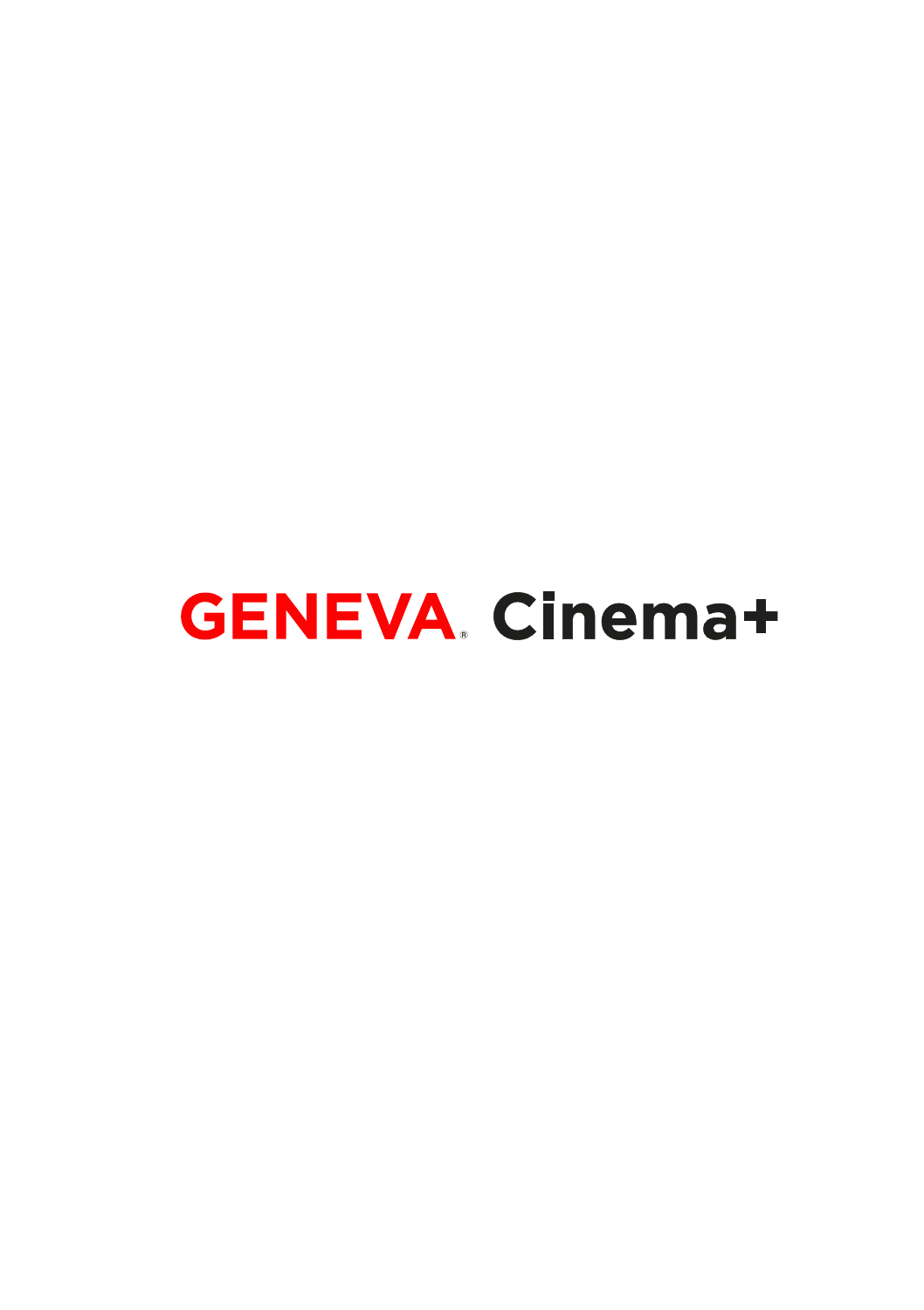## **GENEVA Cinema+**



Important safety instructions Mounting instructions Operation manual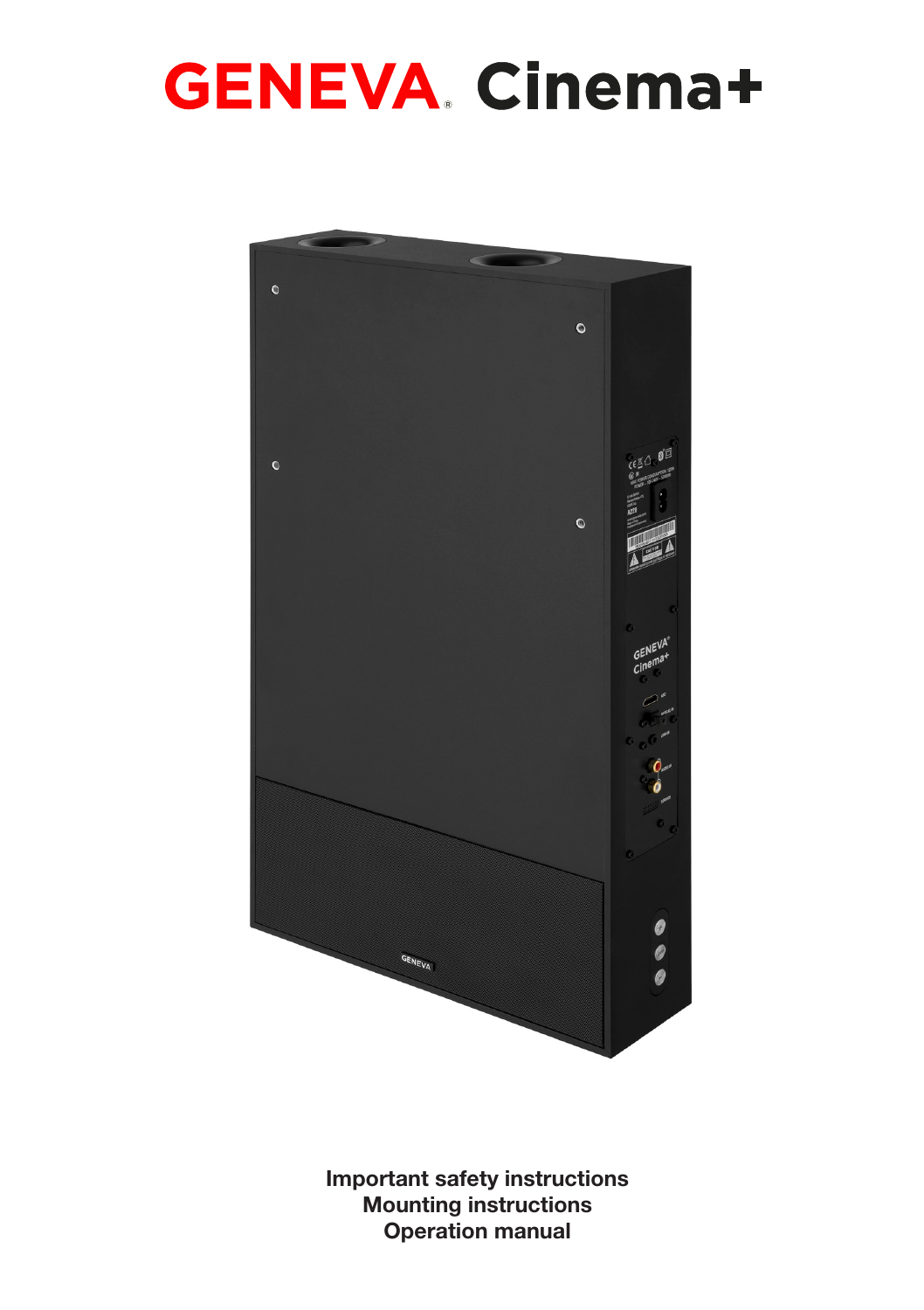### IMPORTANT SAFETY INSTRUCTIONS



This equipment is a Class II or double insulated electrical appliance. It has been designed in such a way that it does not require a safety connection to electrical earth.



 This lightning flash with arrowhead symbol within an equilateral triangle is intended to alert the user to the presence of non-insulated "dangerous voltage" within the product's enclosure that may be of sufficient magnitude to constitute a risk of electric shock. WARNING: To reduce the risk of electric shock, do not remove cover (or back) as there are no user-serviceable parts inside. Refer servicing to qualified personnel.

The exclamation point within an equilateral triangle is intended to alert the user to the presence of important operating and maintenance instructions in the literature accompanying the appliance.

1.Read these instructions.

2.Keep these instructions.

3.Heed all warnings.

4.Follow all instructions.

5.Do not use this device near water.

6.Only clean with a dry cloth.

7.Apparatus can be used in tropical climate.

8.Do not block any vents. Install in accordance with the manufacturer's instructions.

9.Do not install near any heat sources such as radiators, heaters, stoves, or other devices (including amplifiers) that produce heat. 10.No naked flame sources, such as lighted candles, should be placed on the apparatus

11.Do not defeat the safety purpose of the polarized or grounding-type plug. A polarized plug has two blades with one wider than the other. A grounding-type plug has two blades and a third grounding prong. The wide blade or the third prong are provided for your safety. If the provided plug does not fit into your outlet, consult an electrician for replacement of the obsolete outlet. 12.Protect the power cord from being walked on or pinched, particularly at the plugs, convenience receptacles, and the point where they exit the device.

13.Only use attachments and accessories specified by the manufacturer.

14.Use only with the cart, stand, tripod, bracket, or table specified by the manufacturer or sold with the device. When a cart is used, use caution when moving the cart/device combination to avoid injury from tip-over.

15.Unplug this device during lightning storms or during long periods of disuse.

16.Refer all servicing to qualified service personnel. Servicing is required when the device has been damaged in any way, such as: power supply cord or plug damages, liquid has been spilled or objects have fallen into the device, the device has been exposed to rain or moisture, does not operate normally, or has been dropped.

17.Do not install this equipment in a confined or built-in space such as a book case or similar unit, and maintain well-ventilated conditions. The ventilation should not be impeded by vents being covered with items such as newspaper, table cloths, curtains, and so on.

18.WARNING: Please refer to the information on the exterior bottom enclosure for electrical and safety information before installing or operating the device.

19.WARNING: To reduce the risk of fire or electric shock, do not expose this device to rain or moisture. The device should not be exposed to dripping, splashing, or objects filled with liquids such as vases, which should never be placed on the apparatus. 20.Standby Power Consumption 0.38W

21.WARNING: The direct plug-in adapter is used as a cut-off device. The cut-off device should remain readily operable.

22.Correct disposal of this product: This marking indicates that this product should not be disposed with other household wastes throughout the EU. To prevent possible harm to the environment or human health from uncontrolled waste disposal, recycle this product responsibly to promote the sustainable reuse of material resources. To return your used device, please use the return and collection systems or contact the retailer where the product was purchased. They can take this product for environmental safe recycling.

23. Operating Temperatures: The recommended operating temperature range for the CINEMA+ is 5 to 40 degrees Celsius / 41 to 104 degrees Fahrenheit.24,.

24. The apparatus shall not be exposed to dripping or splashing of any kind of liquid. No objects filled with liquids, such as vases, shall be placed on the apparatus.

25. Main plug is used to disconnect the device from power supply and should be remain readily operable during intended use. In order to disconnect the apparatus from the mains completely, the mains plug should be disconnected from the mains socket outlet completely.

26. Caution marking is located at the rear or bottom of the apparatus.

**CONFORMITY** Label location

The product labels and safety related markings are located in the bottom side of the the CINEMA+ and in the power adapter.



CE Conformity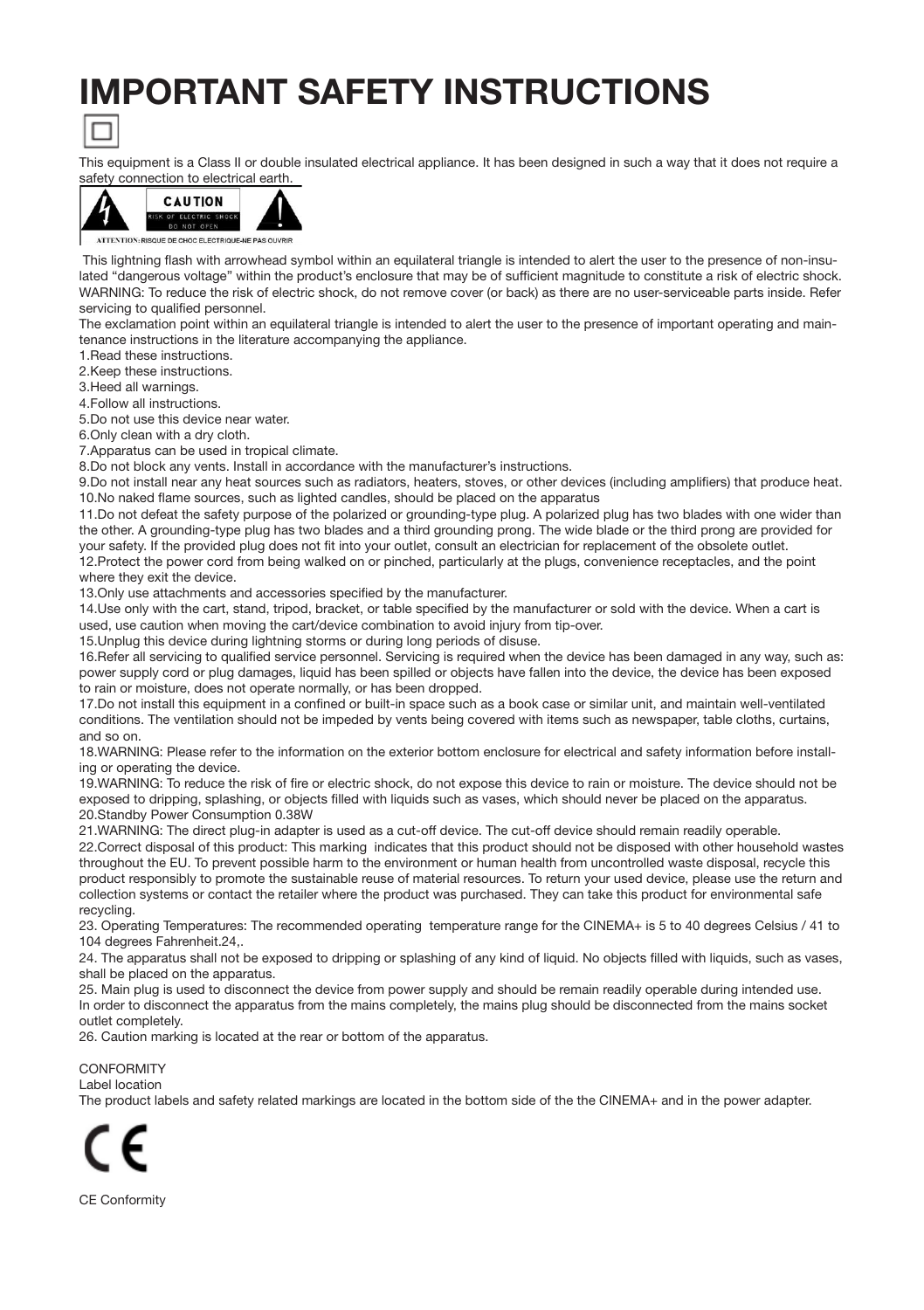G-Lab GmbH declares that the CINEMA+ is in compliance with the essential requirements and other relevant provisions of Directive 2014/53/EU.

The declaration of conformity may be consulted at the request to G-Lab GmbH, Zug, Switzerland or on genevalab.com.

RECYCLING



This product can be recycled: Products bearing this symbol must NOT be thrown away with normal household waste. At the end of the product's life, take it to a collection point designated for recycling of electrical and electronic devices.

Find out more about return and collection points through your local authority.

The European Waste Electrical and Electronic Equipment (WEEE) Directive was implemented to dramatically reduce the amount of waste going to landfills, thereby reducing the environmental impact

on the planet and on human health. Please act responsibly by recycling used products.

If this product is still usable, consider giving it away or selling it.

Used batteries: Please dispose of used batteries properly, following the local regulations. Do not place the battery in fire.

© 2019 G-Lab GmbH. All rights reserved.

Under the copyright laws, this manual may not be copied, in whole or in part, without the written consent of G-Lab GmbH. Geneva Cinema+, User Manual, Version v1, model A220.

# **GENEVA Cinema+**

### Mounting instructions

#### *NOTE: for floor stand and table stand instructions, please refer to the manuals included in the stands packaging*

- 1) fix the 4 rubber feet.
- 2) screw the vertical rails on the Cinema+ according to your TV's size
- 3) screw the horizontal rails on your TV VESA holes.
- 4) mount the TV on without covering the speaker area on front of the grill
- 5) push the 2 lock levers of the horizontal Vesa top rail into the vertical rail holes

*NOTE: please refer to your TV VESA manual for more information.* 

Cinema+ supports the following TV VESA standards: 200x200, 200x300, 200x400, 300x300, 300x400, 400x400 Maximum weight: up to 30kg Compliant TV sizes: 40 to 65 inches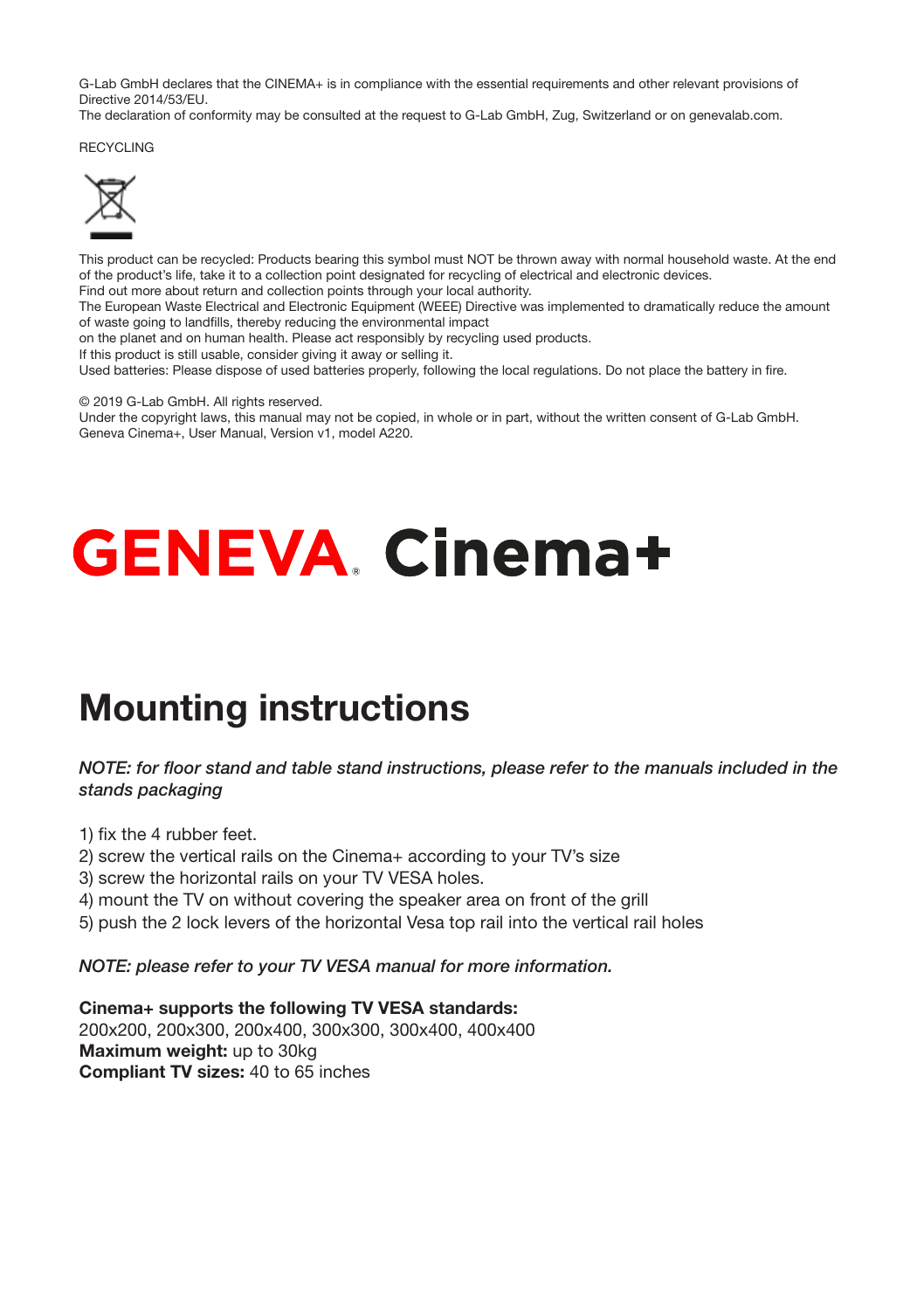

Rubber feet are only needed for a wall mount setup to manage the distance between the Cinema+ and the wall.

The rubber feet are designed to not leave marks on any su rface.

Wall mount screws are not included in the packaging and must be bought separately, this because different type of walls need different types of screws (wood, concrete, etc.)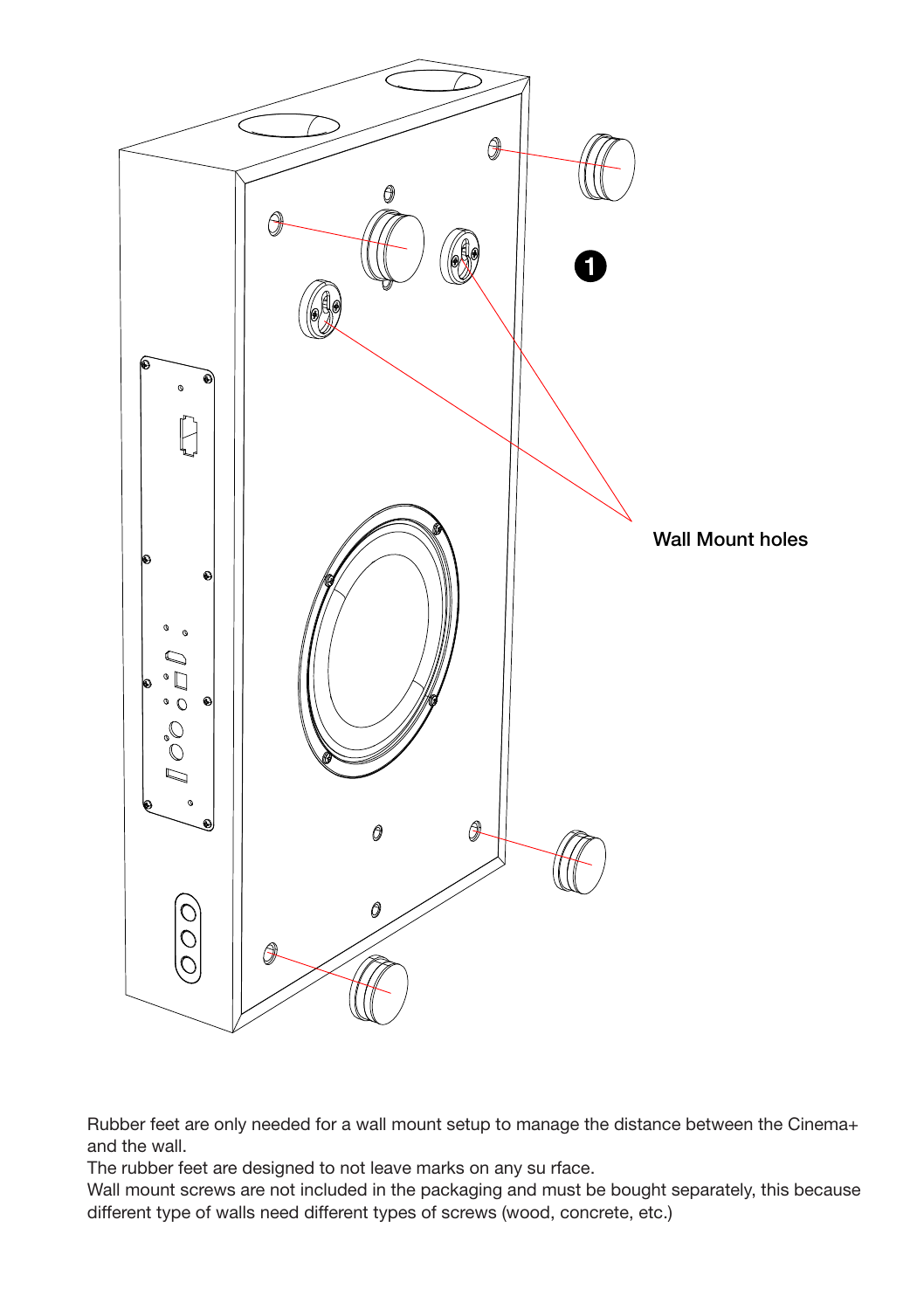

NOTE: Do not cover the black grill area with your TV. The LED should be centered between your TV border and the main unit bottom edge.



Speaker area - do not cover with TV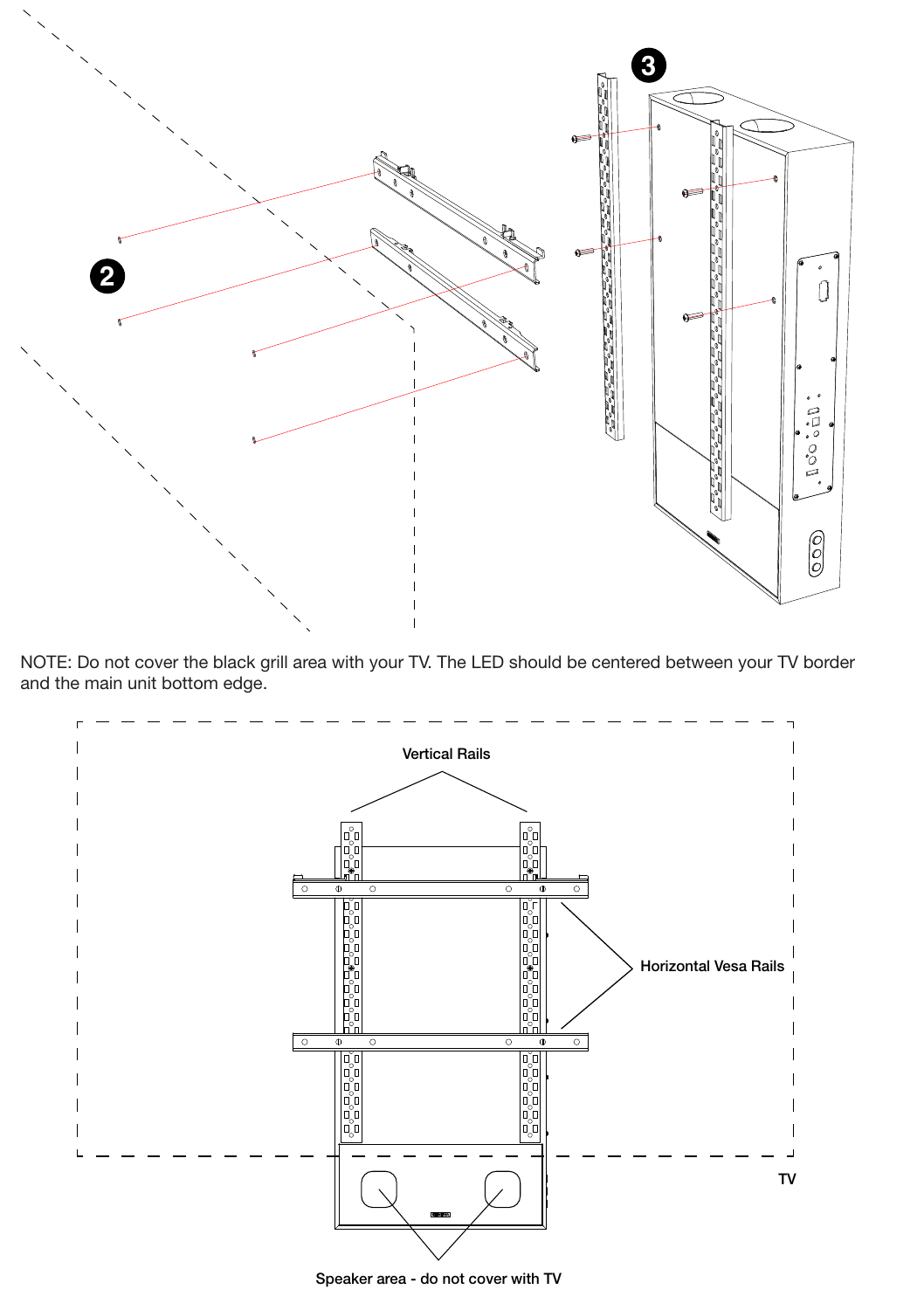NOTE: secure the TV on the stand by pushing the lock lever into the vertical rail holes



Cinema + can connect to your TV in the following ways:

- Optical (TV2): use this for the best audio quality
- ARC: if your TV has a socket labelled "ARC", use this connection
- RCA: use this to connect both Left and Right channel to your TV
- Line-IN: if your TV has a line out/headphones out, you can use this connection. This socket can be used also for other sources like CD players, Tuners, pre-amplified Vinyl players, etc.

**5**

#### *Note: 3.5mm line-in socket takes priority over RCA socket*

*Important Note: Cinema+ is only able to decode LPCM (PCM) 2.0 audio format signal. Please ensure your TV audio format is set to LPCM (PCM).*

*For more information, please refer to your TV user manual.*

### Bluetooth setup

Cinema+ allows wireless playback from any Bluetooth equipped device.

- Select BT on the remote: Cinema+ will reconnect to the last available paired device
- Press and hold BT on the remote to connect a new Bluetooth device (blue LED starts flashing). Repeat this procedure for every new device. Cinema+ can store up to 8 devices

*Note: refer to your Bluetooth device manual to connect to Cinema+*

### Remote learning

Cinema+ can learn volume down/up from other remotes (TV, set top box, etc.) If you are using HDMI ARC, it is not necessary to 'learn' your TV remote control with Cinema+. HDMI ARC enables CEC (Consumer Electronics Control) commands to be sent between your TV and Cinema+. This means you will only need one remote to power on both devices and control the volume.

- Press LEARN on the right side of cinema+ 3 seconds (Red LED starts flashing)
- Press + button on the right side of cinema+